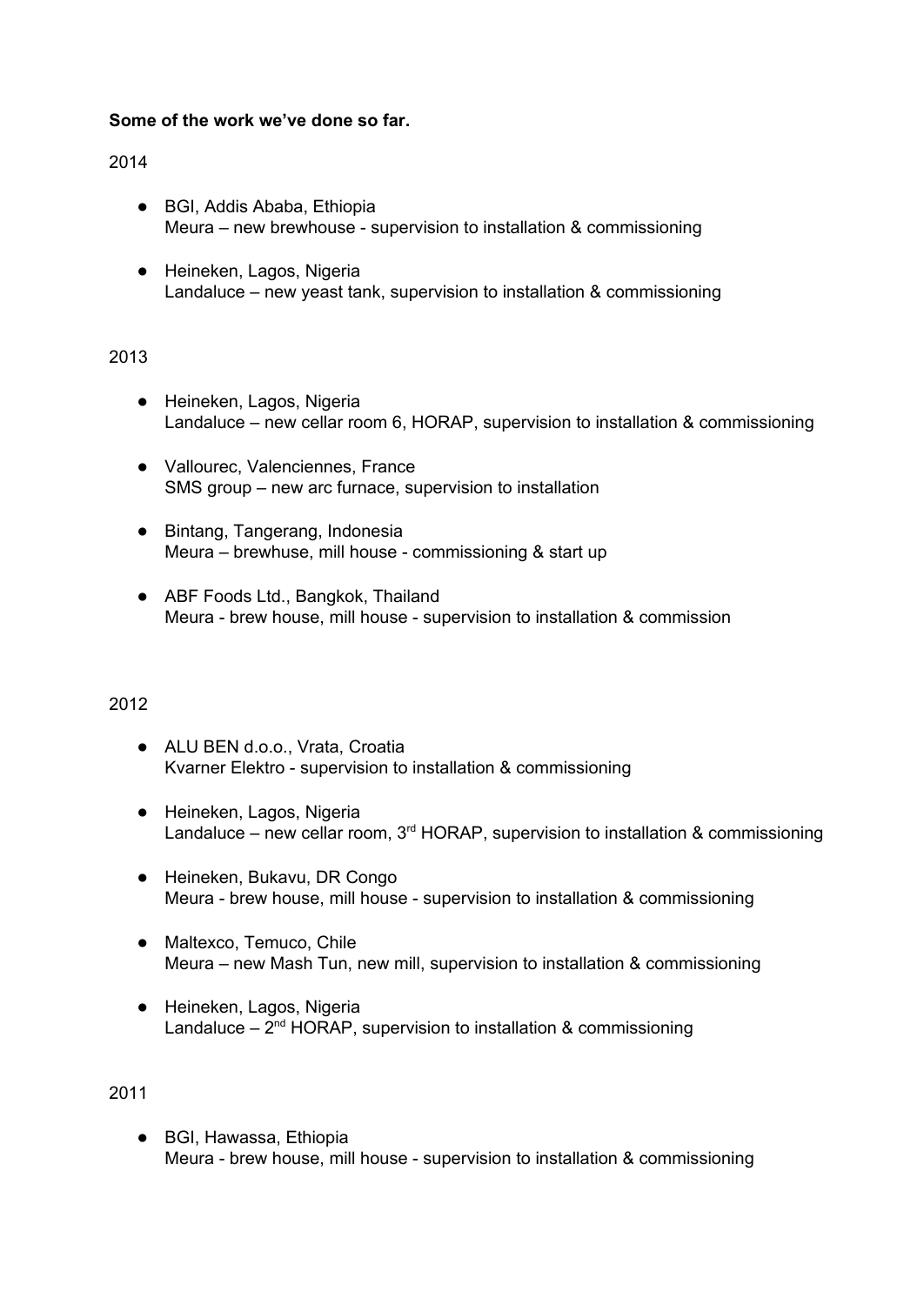● Heineken, Lagos, Nigeria Landaluce – Tank room 3, New CIP station, supervision to installation & commissioning

## 2010

- Holcim d.o.o. cement factory Koromačno, Croatia Start up of raw mill
- "Nocal" Luanda, Angola Supervision of construction and start up of a new CIP station and Wort settling tank and revamping of existing brewhouse

## 2009

- Holcim d.o.o. cement factory Koromačno, Croatia Start up of kiln and clinker cooler
- "Heineken" Lagos, Nigeria Supervision of construction and start up of a new brewhouse and milling plant

#### 2008

- Tehnomobil d.o.o., Zagreb, Croatia Installation of video cameras at the toll gates, highway A1 Rijeka-Zagreb
- "Nocal",Bom Jesus, Angola Supervision of construction and start up of a new brewhouse and milling plant
- Holcim d.o.o. cement factory Koromačno, Croatia Project design support of a new kiln and clinker cooler automation system
- Holcim d.o.o. cement factory Koromačno, Croatia Electrical supervision of construction and commissioning of secondary fuels line

#### 2007

- ALU-BEN d.o.o., Rijeka, Croatia Electrical supervision of construction and start up of a production plant
- Buzetska Pivovara BUP, Buzet, Croatia Installation of new filling line
- Rockwool Hrvatska, Potpićan, Croatia Electrical installation